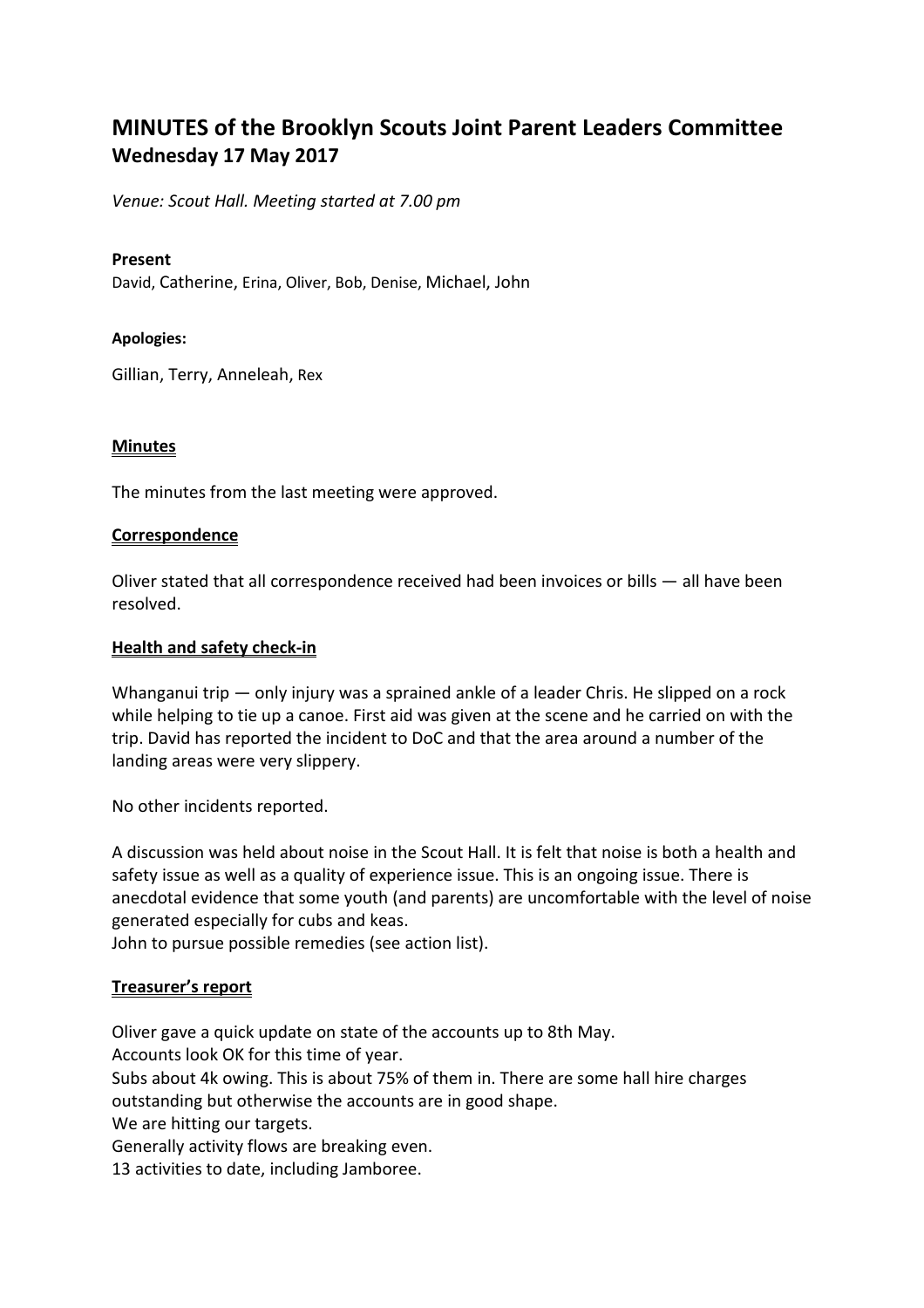Oliver explained to the meeting that due to the timer fault on the heaters we are out of pocket about \$1400 for electricity. He has looked into ways of recovering the monies but this will not be possible.

The treasurer's report was accepted.

There was a discussion about cost of some of the trips planned and how to ensure that all could participate. A suggestion was to have any major trips well advertised and possible have an early Expression of Interest form. This would allow for targeted fundraising and/or grant application.

## **Section summary**

**Scouts —** good numbers and consistent; a small number arrive late due to sports/other commitments, but it was agreed that we would prefer them to participate rather than not attend.

David and John are developing templates for activities and working to improve the programme and give time lines, this is to help the youth realise all that is required for activities and that the activities will be youth led.

John has worked on OSM sign-off for badges, some arising from Jamboree and general activities. David has collated nights away: we have 3 scouts that are at 50 and several at 30, 20 and 10.

David and John have worked with patrol leaders and APLs re communication.

Bob made a comment re paper badge books: there is a disconnect between the paper version and the OSM version. Denise will investigate producing a log book for the scout to use that will tie in with OSM.

John to produce a name board with photos to help with identification.

John has purchased a projector for use by the Group. This will be stored in a place to be agreed (see action list). Oliver to reimburse. Committee thanked John for this.

**Cubs** — 27 attending. Oliver to speak to Duane re a smaller cub group. Denise preparing parents and Cubs for move up to Scouts.

**Keas** — well supported with the leaders and Harry and Caitlin. There is a good group attending each week.

# **Venturers** — About 10 attending at present.

The meeting requested that a vote of thanks for organising the Group Camp held 12–14 May. Special mention to Harriet who did most of the organising. Fundraising activities are being organised.

Oliver noted that as a Group we are trying things we haven't done before, and these have generally been well supported. There is a variety of experiences.

Erina suggested that we do an analysis of our recent activities and trips to see which youth could benefit from participating more.

The discussion ranged widely. It was felt that if we could do some forward planning and put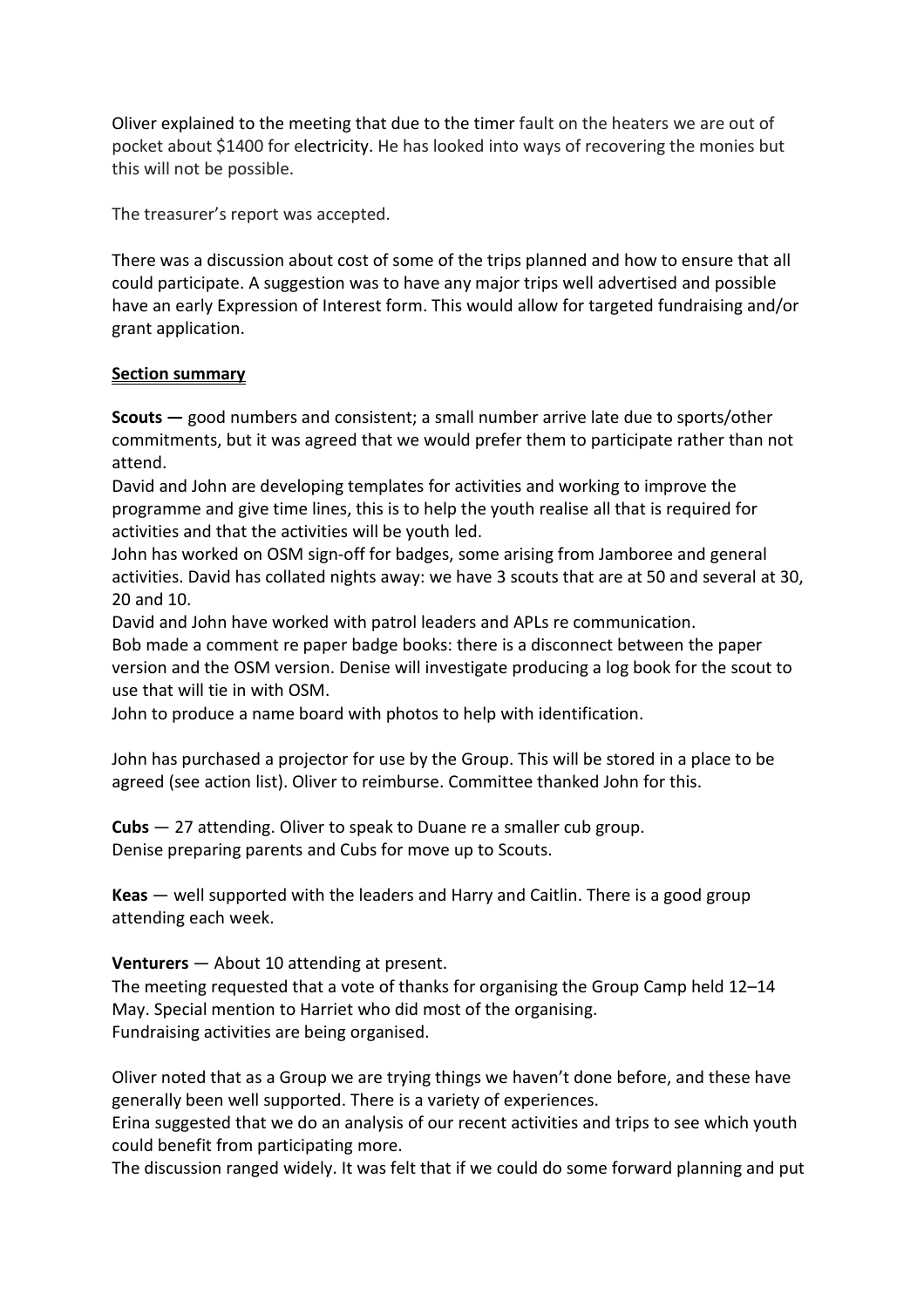things in the diary then we could help some youth build up their experience towards the longer events. For example an overnight tramp in the Tararuas, building up to multi-night tramp (e.g., the Heaphy or Egmont tramps).

This could also help with raising participation in fundraising and forward planning. Oliver to assess, with Erina (see action list).

Heaphy Trip: Erina and Oliver to look at grants (see action list).

It would be a good idea to see if equipment is required for any participating parent or youth. Suggest an email is circulated to gauge level of equipment required, and then circulate specific needs more widely.

Taireri trip: good experience and will help with any equipment needs.

Ski trip: there is a level playing field for the gear requirements as Denise and Michael have a selection of essential items such as helmets and goggles so all are properly equipped. This prompted a general discussion about how we as a group make it possible for all to participate. There is a balance between providing equipment and the cleaning and storage of it.

The committee wished to thank all those involved in organising the Whanganui trip. A special thank you to Jocelyn for organising the food.

Also a thank you to those organising the Heaphy Track trip.

#### **General business**

#### *Building*

Erina and Oliver to come up with a priority list with future building needs. However the smoke alarms need to be fitted and roller door looked at. John to pursue the acoustic mitigating ceiling tiles.

Equipment and storage for example in the kitchen.

#### *Treasurer*

Oliver still doing this, and while he is happy to continue, he wanted to raise the issue with the committee as there could be a conflict of interest. The committee was asked to keep an eye out for someone and approach them.

Olivier to follow up with Matt (Jack's dad). Need to look at succession planning for such roles.

#### *Stadium Co-ordinator*

Need to find someone to replace Chris Ewers. Possibly approach suitable candidates at a parent night. Denise to approach some of the cub families.

## *ANZAC catering*

Very positive feed back.

Thank you to Anneleah for organising and writeup in the local paper.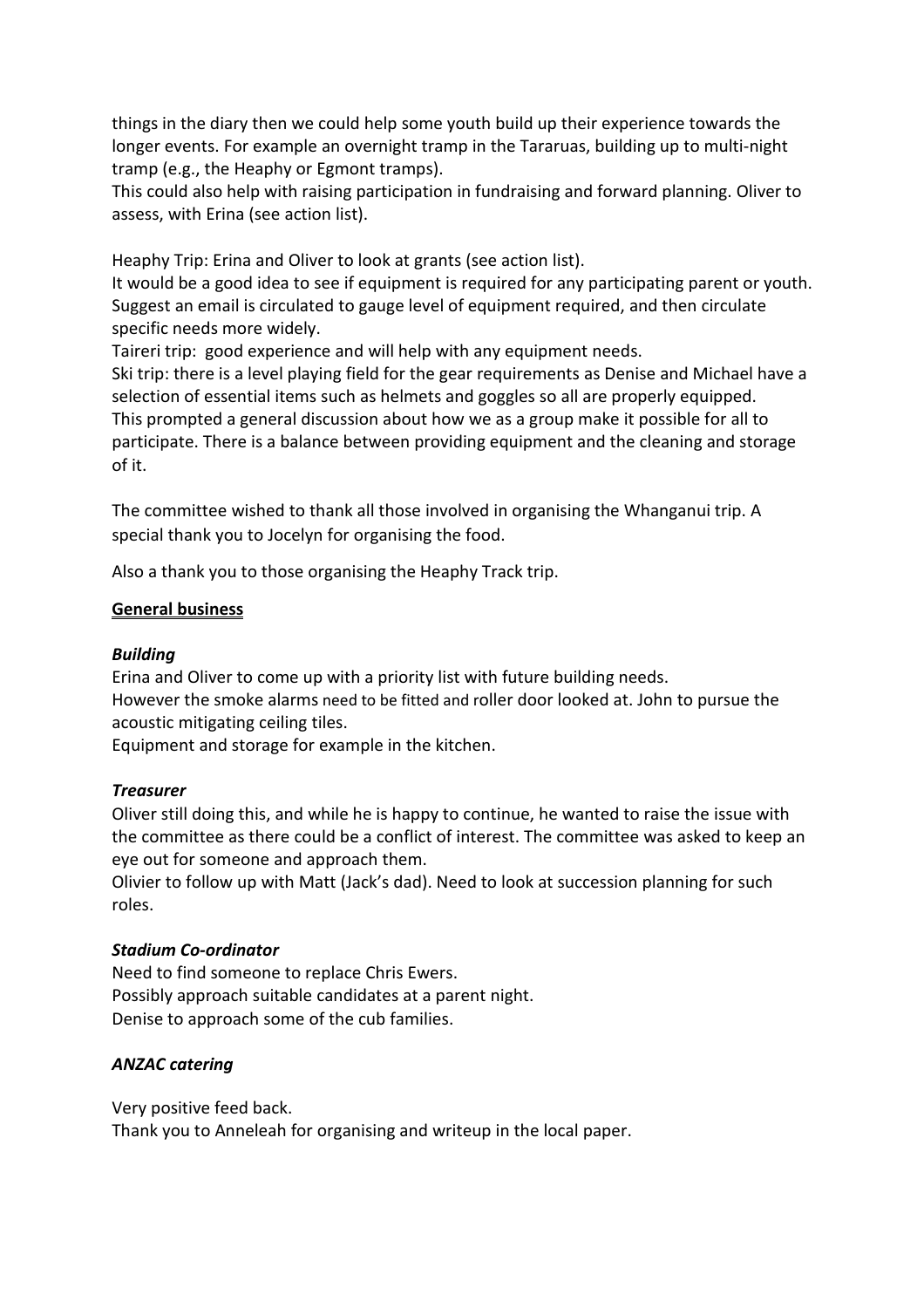### *National News*

Denise noted the announcement re Josh Tabor becoming the new CE and gave a bit of his background and experience.

She also talked about the consultation exercise on adult development for leaders and committee members, and the move to continuous professional development. John commented that he had done the survey.

Oliver mentioned the recognition scheme and requested names of people the committee felt should be recognised for their contribution.

# **Meeting closed 8.29 pm**

**Next meeting** TBC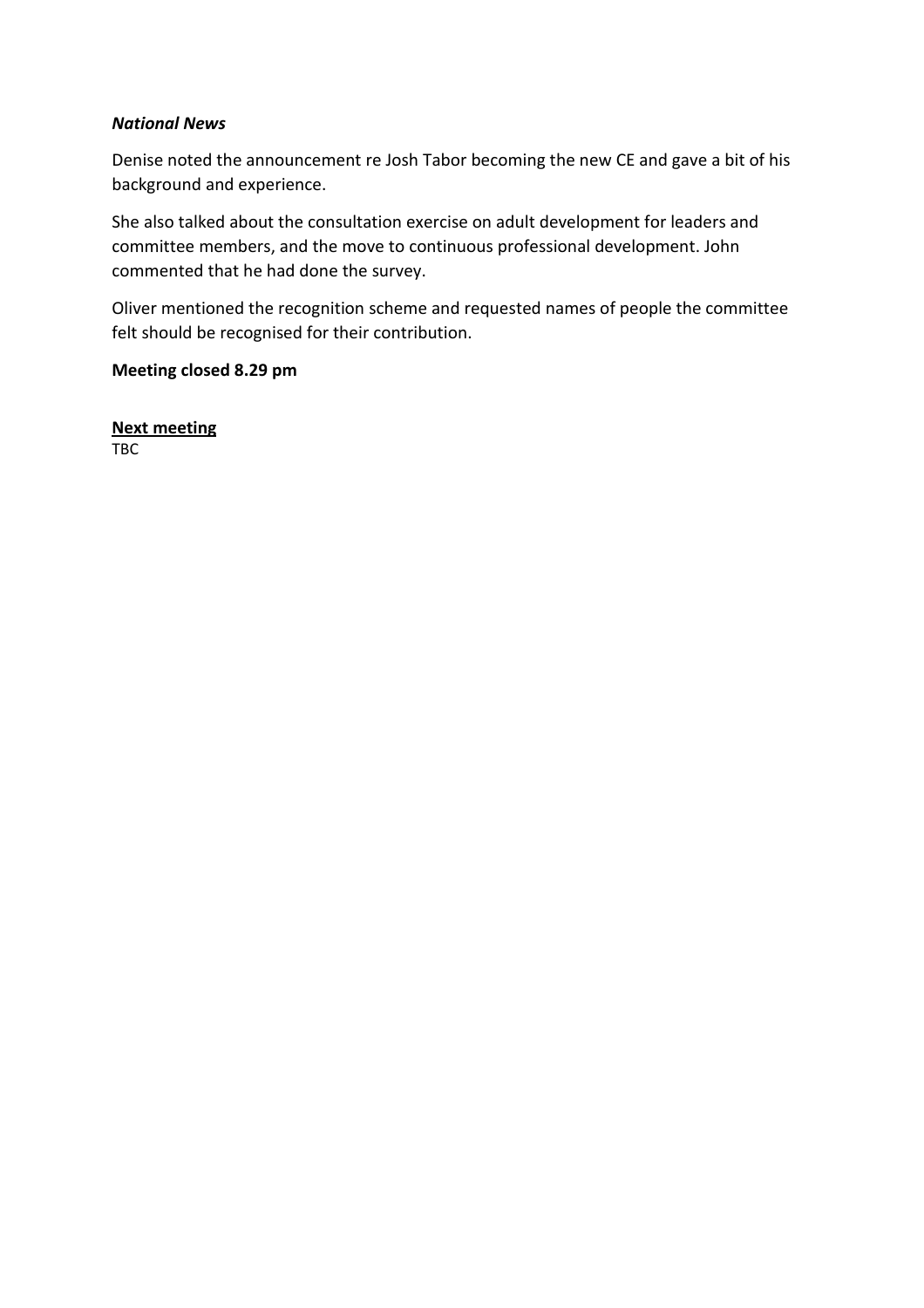Record of actions discussed and closed at or since last meeting (see comments), and still open or new as at 17/5/2017. **Red = overdue actions Grey = closed at meeting.**

| No. | Date raised Action          |                                                       | Who          | Due date Status   | <b>Notes</b>                                                            |
|-----|-----------------------------|-------------------------------------------------------|--------------|-------------------|-------------------------------------------------------------------------|
|     |                             | Research grants for equipment for                     |              |                   |                                                                         |
|     |                             | 17/263 17/05/2017 Heaphy track etc                    | Erina/Oliver | 30/06/2017 Open   |                                                                         |
|     |                             | Clear out the scout cupboard for the                  |              |                   |                                                                         |
|     | 17/262 17/05/2017 projector |                                                       | John/Oliver  | 30/06/2017 Open   |                                                                         |
|     |                             | 17/261 17/05/2017 Clear out benches in hall           | John/Oliver  | 30/06/2017 Open   |                                                                         |
|     |                             |                                                       |              |                   | completed - outstanding payments will now receive a phone call &        |
|     |                             | 17/258 22/03/2017 Send reminder to pay subs           | Annaleah     | 30/04/2017 Closed | another invoice from Oliver.                                            |
|     |                             | Arrange copy and artwork for ad in                    |              |                   |                                                                         |
|     |                             | Cook Strait News. Also send original                  |              |                   | pause action and review in term 3 - discussion about cub pack and keas  |
|     |                             | 17/257 15/02/2017 quiz night poster to Annaleah       |              |                   | Oliver/Denise 31/03/2017 Ongoing numbers required before we move on     |
|     |                             | Update community wall to show                         |              |                   |                                                                         |
|     |                             | thanks for BCA, NZCT, Infinity,                       |              |                   | Printed off. Just need to check we have all grant people then hang the  |
|     |                             | 17/255 15/02/2017 Spotless, Cook Strait News          | Oliver       | 30/06/2017 Open   | signs                                                                   |
|     |                             | Leader training plan to be shared with                |              |                   |                                                                         |
|     | 17/254 15/02/2017 Committee |                                                       | Oliver       | 31/03/2017 Closed | at this meeting!                                                        |
|     |                             | Revert to Brooklyn School with offer                  |              |                   |                                                                         |
|     |                             | of hall space during building effort                  |              |                   |                                                                         |
|     |                             | 17/252 15/02/2017 and congratulations                 | Oliver       | 31/03/2017 Open   | not done.                                                               |
|     |                             |                                                       |              |                   | Scheduled for first week of April; 17/5/2017: Rex to be asked to get    |
|     |                             | Arrange for completion of roller door                 |              |                   | quotes for the carpentry work - needs to be done as a matter of         |
|     |                             | 17/251 15/02/2017 / QM store extension                | <b>Terry</b> | 30/04/2017 Open   | urgency.                                                                |
|     |                             | Oliver to flag to Campbell Cowie a risk               |              |                   | Completed, with some follow up conversation between Michael, Oliver     |
|     |                             | 17/250 15/02/2017 relating to lease negotiations      | Oliver       |                   | 31/03/2017 Ongoing and National. Mark as 'in progress'.                 |
|     |                             | Denise and Duane to discuss Scout                     | Denise /     |                   |                                                                         |
|     |                             | $16/249$ 19/10/2016 help with Keas and Cubs           | Duane        | 02/11/2016 Open   |                                                                         |
|     |                             | Arrange next steps for quiz night                     |              |                   |                                                                         |
|     |                             | including formal thank you to Sonya,                  |              |                   | 17/5/2017: discussion as to when it should be held - august (mid) group |
|     |                             | $16/247$ 19/10/2016 followup re new date with the pub | Erina        | 15/08/2017 Open   | to decide. Erina to help. Oliver to approach Sonya                      |